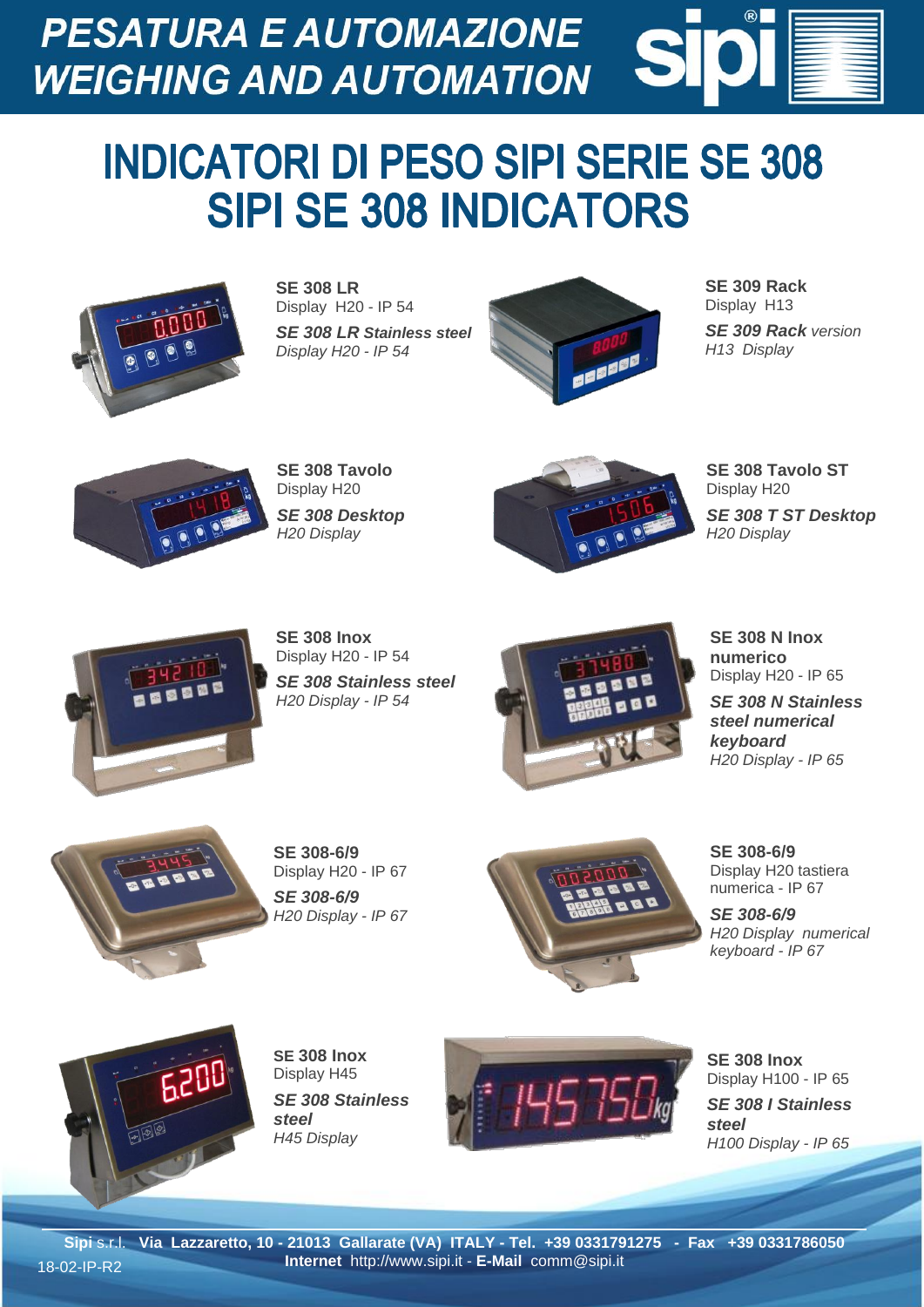**PESATURA E AUTOMAZIONE WEIGHING AND AUTOMATION** 



## **INDICATORI DI PESO SIPI SERIE SE 308 SIPI SE 308 INDICATORS**

Tutti i terminali Sipi della serie SE 308, sono dotati di Test Certificate per l'utilizzo come modulo di sistemi di pesatura in abbinamento ad altri componenti omologati secondo le guide Welmec. Sono inoltre dotati di Certificato di Approvazione CE del tipo in conformità ai requisiti della norma EN-45501.

*All terminals Sipi Series SE 308, are equipped with Test Certificate for use as weighing systems module in combination with other components tested to the guides Welmec. They also offer Certificate of CE Type-approval in accordance with the requirements of EN-45501.*

| <b>SPECIFICHE</b><br><b>TECNICHE</b><br><b>Technical</b><br><i>features</i> | <b>SE 308</b><br>LR                | <b>SE 309</b><br>Rack  | <b>SE 308</b><br>T     | <b>SE 308-</b><br><b>T-ST</b> | <b>SE 308</b><br><b>Inox</b><br>H20 | <b>SE 308</b><br>N Inox            | <b>SE 308</b><br>Inox 6/9          | <b>SE308</b><br><b>Inox N</b><br>6/9 | <b>SE 308</b><br><b>Inox H45</b>          | <b>SE 308</b><br><b>Inox</b><br><b>H100</b> |
|-----------------------------------------------------------------------------|------------------------------------|------------------------|------------------------|-------------------------------|-------------------------------------|------------------------------------|------------------------------------|--------------------------------------|-------------------------------------------|---------------------------------------------|
| <b>Contenitore</b> /<br><b>Case</b>                                         | Inox/<br><b>Stainless</b><br>steel | Alluminio/<br>Aluminum | <b>ABS</b>             | <b>ABS</b>                    | Inox/<br><b>Stainless</b><br>steel  | Inox/<br><b>Stainless</b><br>steel | Inox/<br><b>Stainless</b><br>steel | Inox/<br><b>Stainless</b><br>steel   | Acciaio<br>verniciato/<br>Painted<br>stel | Inox/<br><b>Stainless</b><br>steel          |
| 7 - Segment<br><b>Display</b>                                               | H <sub>20</sub><br>mm              | H 13<br>mm             | H <sub>20</sub><br>mm  | H <sub>20</sub><br>mm         | H 20<br>mm                          | H <sub>20</sub><br>mm              | H <sub>20</sub><br>mm              | H 20<br>mm                           | H 45<br>mm                                | H 100<br>mm                                 |
| <b>Protezione IP/</b><br><b>IP Protection</b>                               | <b>IP54</b>                        | IP54                   | <b>IP54</b>            | IP54                          | IP54                                | IP <sub>65</sub>                   | IP67                               | IP67                                 | IP <sub>65</sub>                          | IP <sub>65</sub>                            |
| Stampante/<br><b>Printer</b>                                                |                                    |                        |                        | $\bullet$                     |                                     |                                    |                                    |                                      |                                           |                                             |
| Porta seriale<br>/Serial port                                               | RS232/<br><b>RS485</b>             | RS232/<br><b>RS485</b> | RS232/<br><b>RS485</b> | RS232/<br><b>RS485</b>        | RS232/<br><b>RS485</b>              | RS232/<br><b>RS485</b>             | RS232/<br><b>RS485</b>             | RS232/<br><b>RS485</b>               | RS232/<br><b>RS485</b>                    | RS232/<br><b>RS485</b>                      |
| Seconda porta<br>seriale /second<br>serial port                             | Optional                           | Optional               | Optional               | Optional                      | Optional                            | Optional                           | Optional                           | Optional                             | Optional                                  | Optional                                    |
| <b>USB</b><br><b>Mater/Slave</b>                                            |                                    |                        |                        |                               | Optional<br>(slave)                 | Optional<br>(slave)                |                                    |                                      |                                           |                                             |
| <b>Ethernet</b>                                                             |                                    |                        | Optional               | Optional                      | Optional                            | Optional                           | Optional                           | Optional                             |                                           |                                             |
| WiFi                                                                        |                                    |                        | Optional               | Optional                      | Optional                            | Optional                           | Optional                           | Optional                             |                                           |                                             |
| <b>Profibus</b>                                                             |                                    |                        |                        |                               | Optional                            | Optional                           | Optional                           | Optional                             |                                           |                                             |
| <b>Alimentazione/</b><br><b>Power supply</b>                                | 240 Vac<br>$/7,5$ Vdc              | 240 Vac<br>$/7,5$ Vdc  | 240 Vac<br>$/7,5$ Vdc  | 240 Vac<br>$/7,5$ Vdc         | 240 Vac<br>$/7,5$ Vdc               | 240 Vac<br>$/7,5$ Vdc              | $240$ Vac<br>$/7,5$ Vdc            | 240 Vac<br>/7,5 Vdc                  | 240 Vac<br>$/7,5$ Vdc                     | 240 Vac<br>$/7,5$ Vdc                       |
| <b>Batteria/Battery</b>                                                     | Optional                           | Optional               | Optional               | Optional                      |                                     |                                    |                                    |                                      |                                           |                                             |
| Alimentazione/<br><b>Power supply</b>                                       | 240 Vac<br>$/7,5$ Vdc              | 240 Vac<br>$/7,5$ Vdc  | 240 Vac<br>$/7,5$ Vdc  | 240 Vac<br>$/7,5$ Vdc         | 240 Vac<br>$/7,5$ Vdc               | 240 Vac<br>$/7,5$ Vdc              | $240$ Vac<br>$/7,5$ Vdc            | 240 Vac<br>$/7,5$ Vdc                | $240$ Vac<br>$/7,5$ Vdc                   | $240$ Vac<br>$/7,5$ Vdc                     |
| Telecomando/<br>remote control                                              |                                    |                        |                        |                               |                                     |                                    |                                    |                                      |                                           | $\bullet$                                   |
| <b>Aliby Memory</b>                                                         | $\bullet$                          | $\bullet$              | $\bullet$              | $\bullet$                     | $\bullet$                           | $\bullet$                          | $\bullet$                          | $\bullet$                            | $\bullet$                                 |                                             |



**Sipi** s.r.l. **Via Lazzaretto, 10 - 21013 Gallarate (VA) ITALY - Tel. +39 0331791275 - Fax +39 0331786050 Internet** http://www.sipi.it - **E-Mail** comm@sipi.it 18-02-IP-R2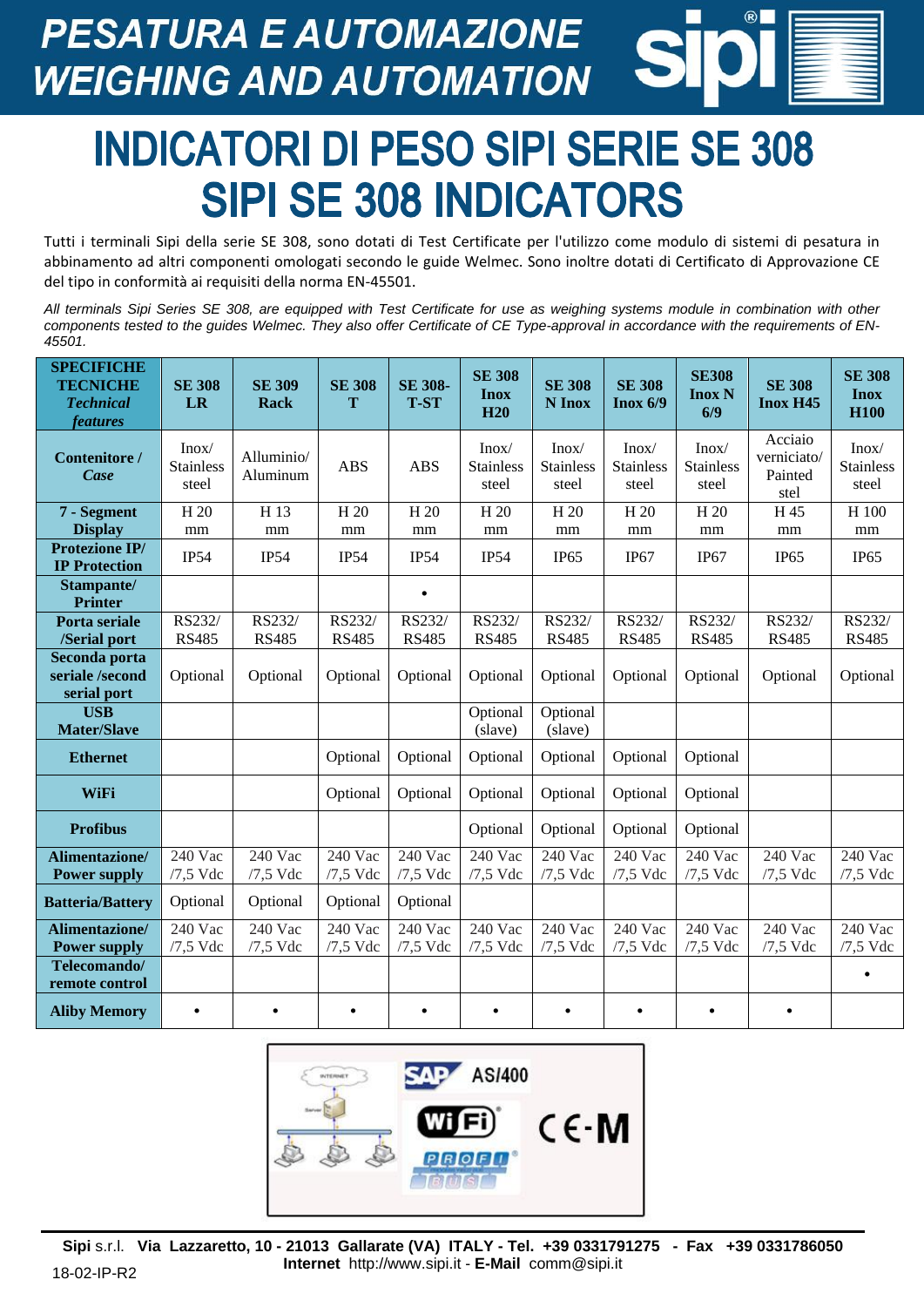**PESATURA E AUTOMAZIONE WEIGHING AND AUTOMATION** 

## **INDICATORI DI PESO SIPI SERIE SE 511 N-AN SIPI SE 511 N-AN INDICATORS**



**SE 511 N** Doppio Display H20/H13 *SE 511 N Double Display H20/H13*



**SE 511 N-ST** Doppio Display H20/H13

 $\bigcirc$ 

*SE 308 511 N-ST Double Display H20/H13*



**SE 511 AN-4R** Display LCD *SE 511 AN-4R LCD Display* 



**SE 511 AN-4R ST** Display LCD

**SE 511 AN-4R ST** *LCD Display*





*steel Double Display H20/H13 Wall version IP 65*



**SE 511 N-ST-Inox** Doppio Display H20/H13 Versione da parete IP 54

*SE 511 N-ST Stainless steel Double Display H20/H13 Wall version IP 54*



**SE 511 AN-4R Inox** Display LCD Versione da parete IP-65

*SE 511 AN-4R Stainless steel LCD Display Wall version IP-65*





**SE 511 AN-4R-ST Inox IP54** Display LCD - Versione da parete

*SE 511 AN-4R-ST Stainless steel IP54 LCD Display - Wall version* 

**SE 511 WIFI Inox IP 65** Display LCD - Versione da parete *SE 511 WIFI stainless steel IP 65 LCD Display - Wall version*



**SE 511 AN-4R-ST RACK** Display LCD

*SE 511* **AN-4R-ST** *Rack* Display LCD

**Sipi** s.r.l. **Via Lazzaretto, 10 - 21013 Gallarate (VA) ITALY - Tel. +39 0331791275 - Fax +39 0331786050 Internet** http://www.sipi.it - **E-Mail** comm@sipi.it 18-02-IP-R2